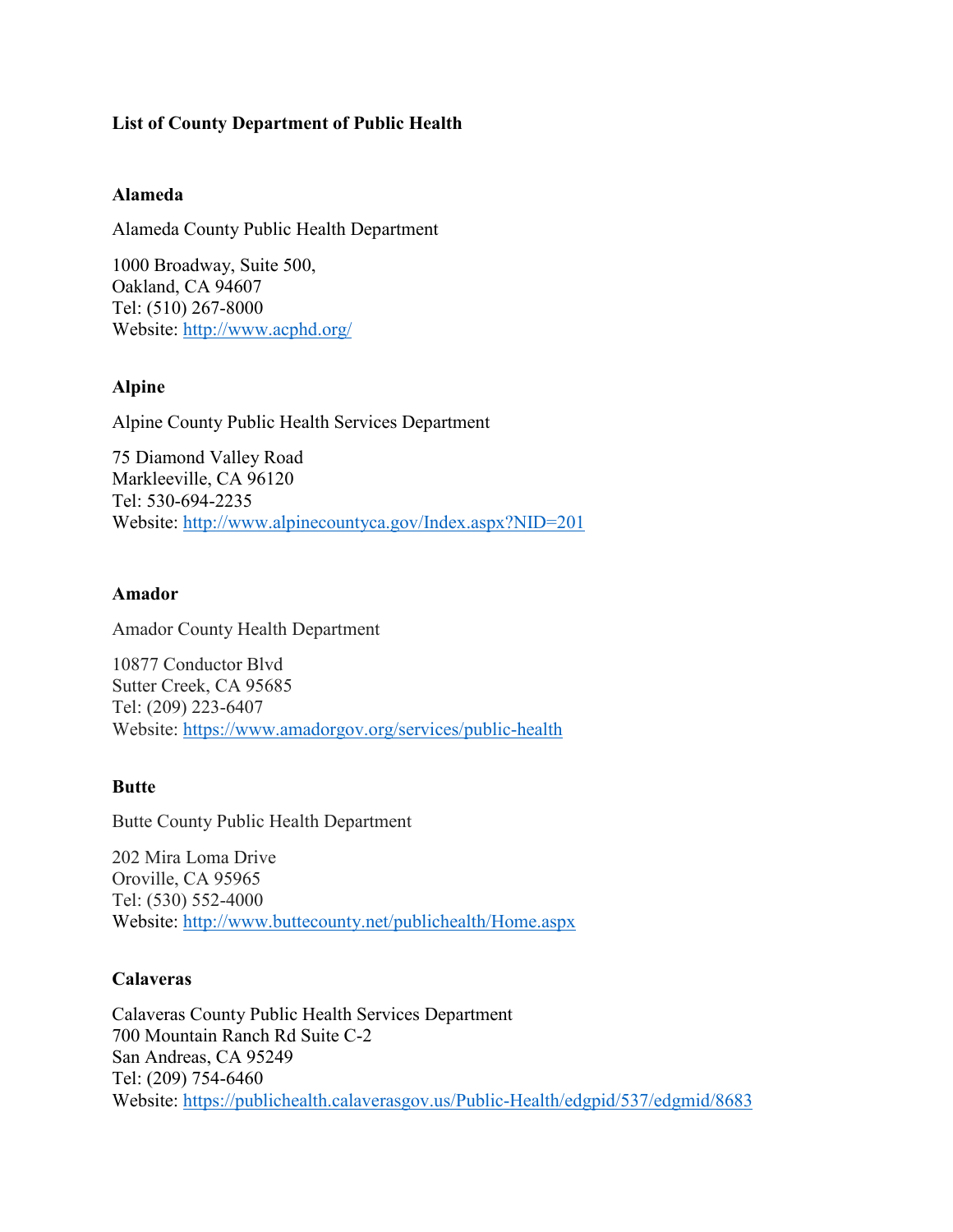### **Colusa**

Colusa County Public Health Division 547 Market Street Colusa, CA 95932 Phone: 530-458-0508 Website:<http://www.countyofcolusa.org/99/Public-Health>

## **Contra Costa**

Contra Costa County Public Health

597 Center Avenue, Suite 200 Martinez, California 94553 Tel: (925) 313-6712 Website: <https://cchealth.org/public-health/>

## **Del Norte**

Del Norte Public Health Branch 400 L Street Crescent City, CA 95531 Tel: (707) 464-0861 Website:<http://www.co.del-norte.ca.us/departments/health-human-services/public-health>

## **El Dorado**

El Dorado Public Health Programs & Services 931 Spring Street Placerville, CA 95667 Tel: (530) 621-6100 Website:<https://www.edcgov.us/PublicHealth/>

## **Fresno**

Fresno County Department of Public Health 1221 Fulton Street, Fresno, CA 93721 Tel: (559) 600-3200 Website: <https://www.co.fresno.ca.us/departments/public-health>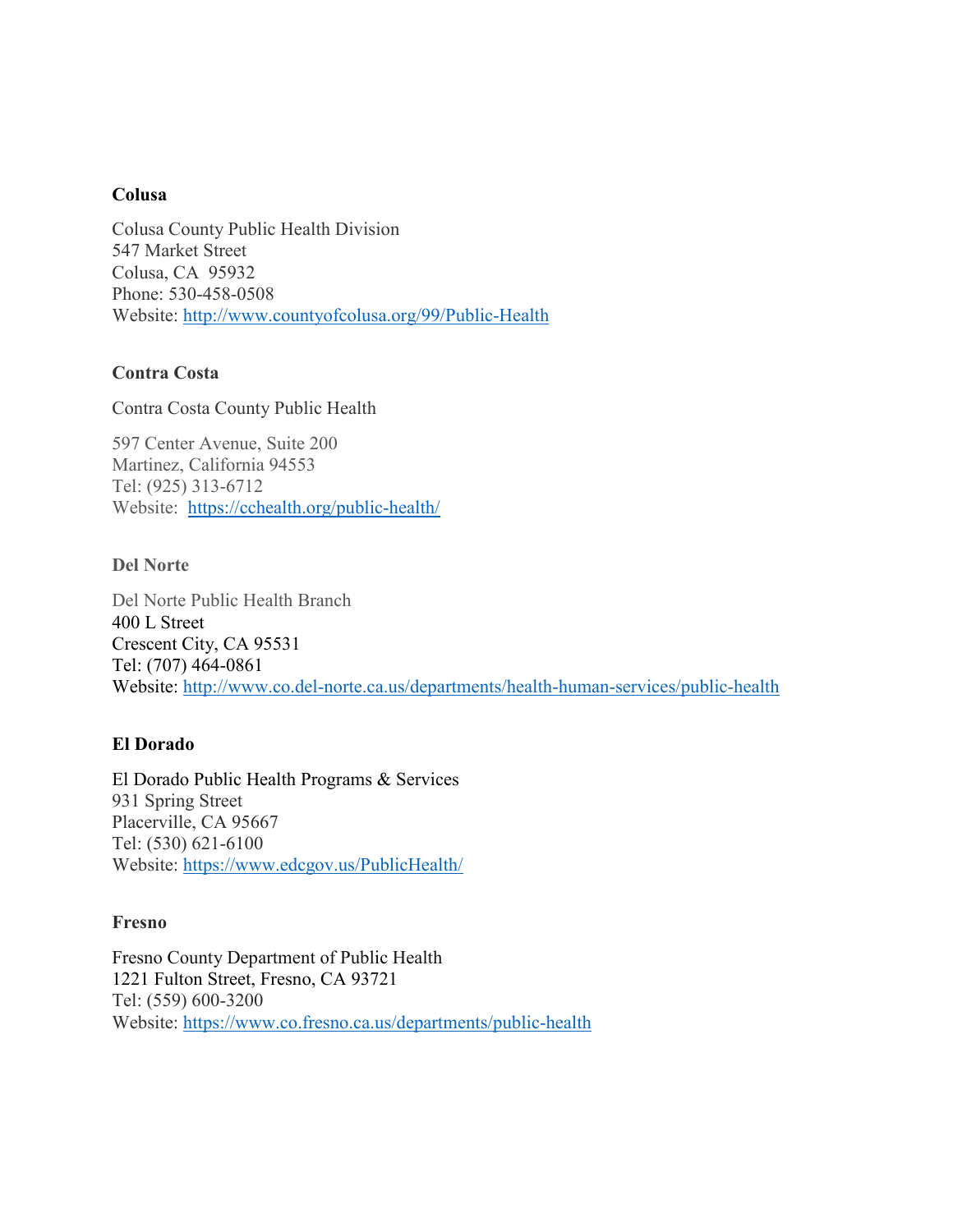## **Glenn**

Glenn Public Health 240 North Villa Ave Willows, CA 95988 Tel: (530) 934-6588 Website:<https://www.countyofglenn.net/dept/health-human-services/public-health/welcome>

## **Humboldt**

Humboldt County Department of Health and Human Services 529 I St. Eureka, CA 95501 Tel: (707) 445-6200 Website:<https://humboldtgov.org/330/Public-Health>

## **Imperial**

Imperial County Public Health Department 935 Broadway, El Centro, CA 92243 Tel: (442) 265-1444 Website:<http://www.icphd.org/>

## **Inyo**

Inyo County Department of Health and Human Services 207 A West South St Bishop, CA93514 Tel:(760) 873-7868 Website: [https://www.inyocounty.us/services/health-human-services/public-health-and](https://www.inyocounty.us/services/health-human-services/public-health-and-prevention-division)[prevention-division](https://www.inyocounty.us/services/health-human-services/public-health-and-prevention-division)

## **Kern**

Kern County Public Health Services Department [1800 Mt. Vernon Avenue](https://www.google.com/maps/dir/1800+Mt+Vernon+Ave,+Bakersfield,+CA+93306/@35.3836385,-118.9700296,17z/) Bakersfield, CA 93306 Tel: (661) 321-3000 Website:<https://kernpublichealth.com/>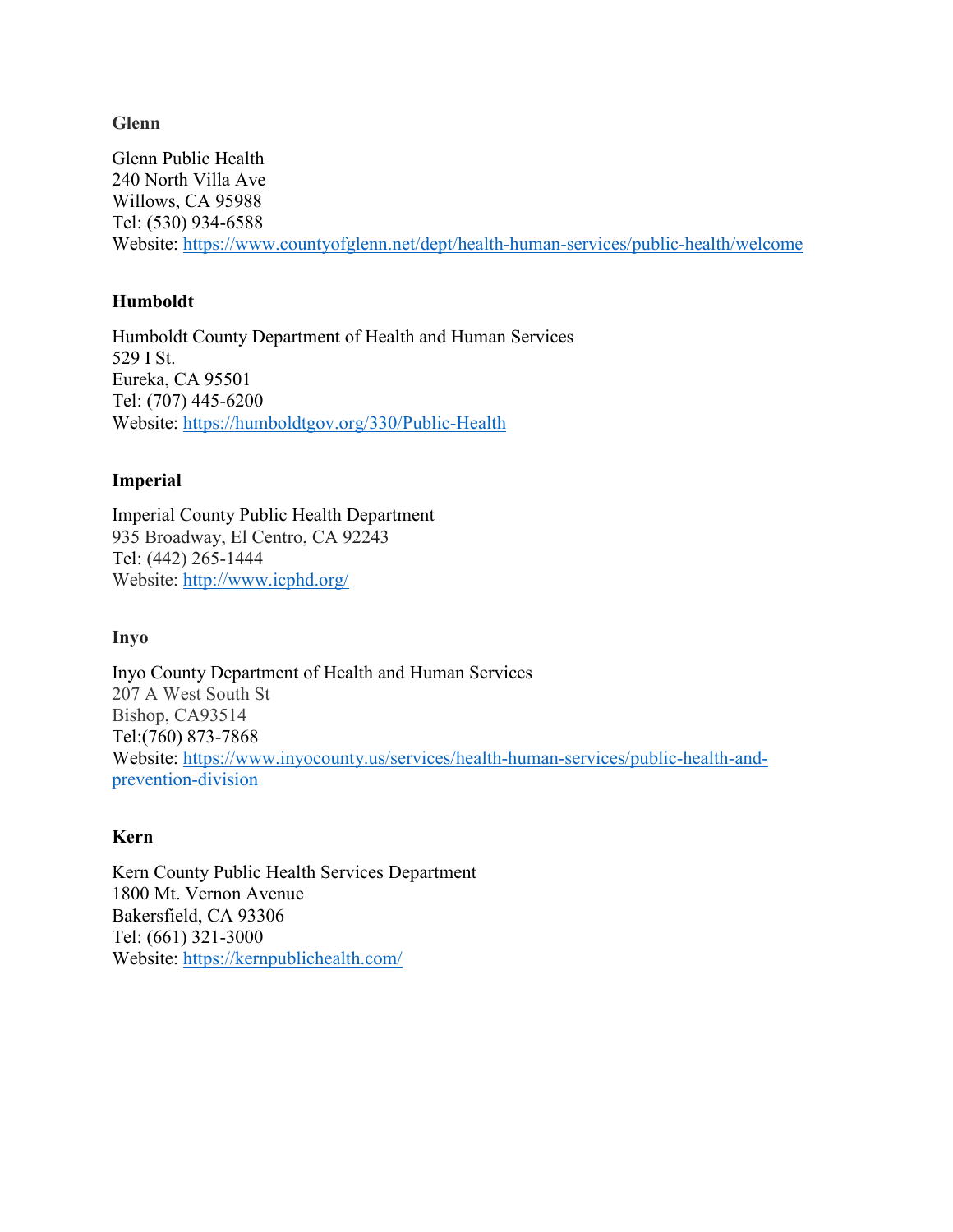## **Kings**

Kings County Department of Public Health 330 Campus Drive Hanford, CA 93230 Tel: (559) 584-1401 Website:<https://www.countyofkings.com/departments/health-welfare/public-health>

## **Lake**

County of Lake Health Services 922 Bevins Ct. Lakeport, CA 95453 Tel: **(**707) 263-1090 Website:<http://health.co.lake.ca.us/>

## **Lassen**

Lassen County Public Health 1445 Bunyan Rd. Suite B Susanville, CA 96130 Tel: 530-251 8183 Website:<http://www.co.lassen.ca.us/dept/public-health/public-health>

## **Los Angeles**

Los Angeles County Department of Public Health 1101 W Magnolia Blvd, Burbank, CA 91506 Tel: 211 or (818) 557-4187 Website:<http://publichealth.lacounty.gov/>

## **Madera**

Madera County Department of Public Health 14215 Rd 28 Madera, CA 93638 Tel: (559) 675-7893 Website:<http://www.maderacounty.com/index.php/dph-home>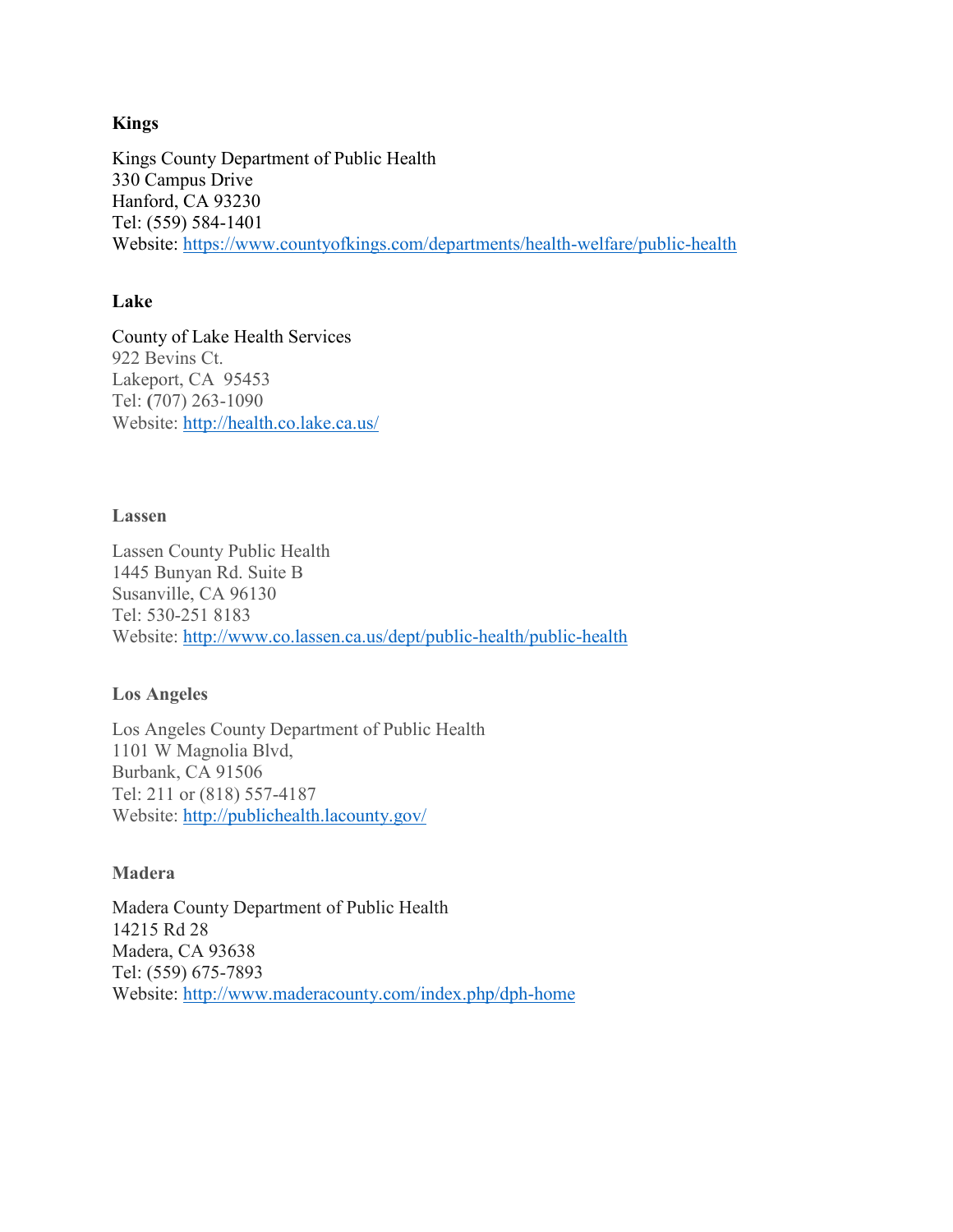Marin County Department of Health and Human Services 411 4th St C San Rafael, CA 94901 Tel: (415) 473-3696 Website:<https://www.marinhhs.org/>

## **Mariposa**

Mariposa County Public Health 5100 Bullion Street Mariposa, CA 95338 Tel: (209) 966-2220 Website:<http://ca-mariposacounty.civicplus.com/89/Public-Health>

## **Mendocino**

Mendocino County Health and Human Services Agency 1120 South Dora Street Ukiah, CA 95482 Tel: (707) 472-2600 or 472-2700 Website: [https://www.mendocinocounty.org/government/health-and-human-services](https://www.mendocinocounty.org/government/health-and-human-services-agency/public-health)[agency/public-health](https://www.mendocinocounty.org/government/health-and-human-services-agency/public-health)

# **Merced**

Merced County Dept. of Public Health 260 E. 15th St. Merced, CA 95341 Tel: (209) 381-1200 Website:<http://www.co.merced.ca.us/82/Public-Health>

## **Modoc**

Modoc County Health Services 441 N Main Street Alturas, CA 96101 Tel: (530) 233-6311 Website:<https://modochealthservices.org/index.php/public-health-home>

## **Marin**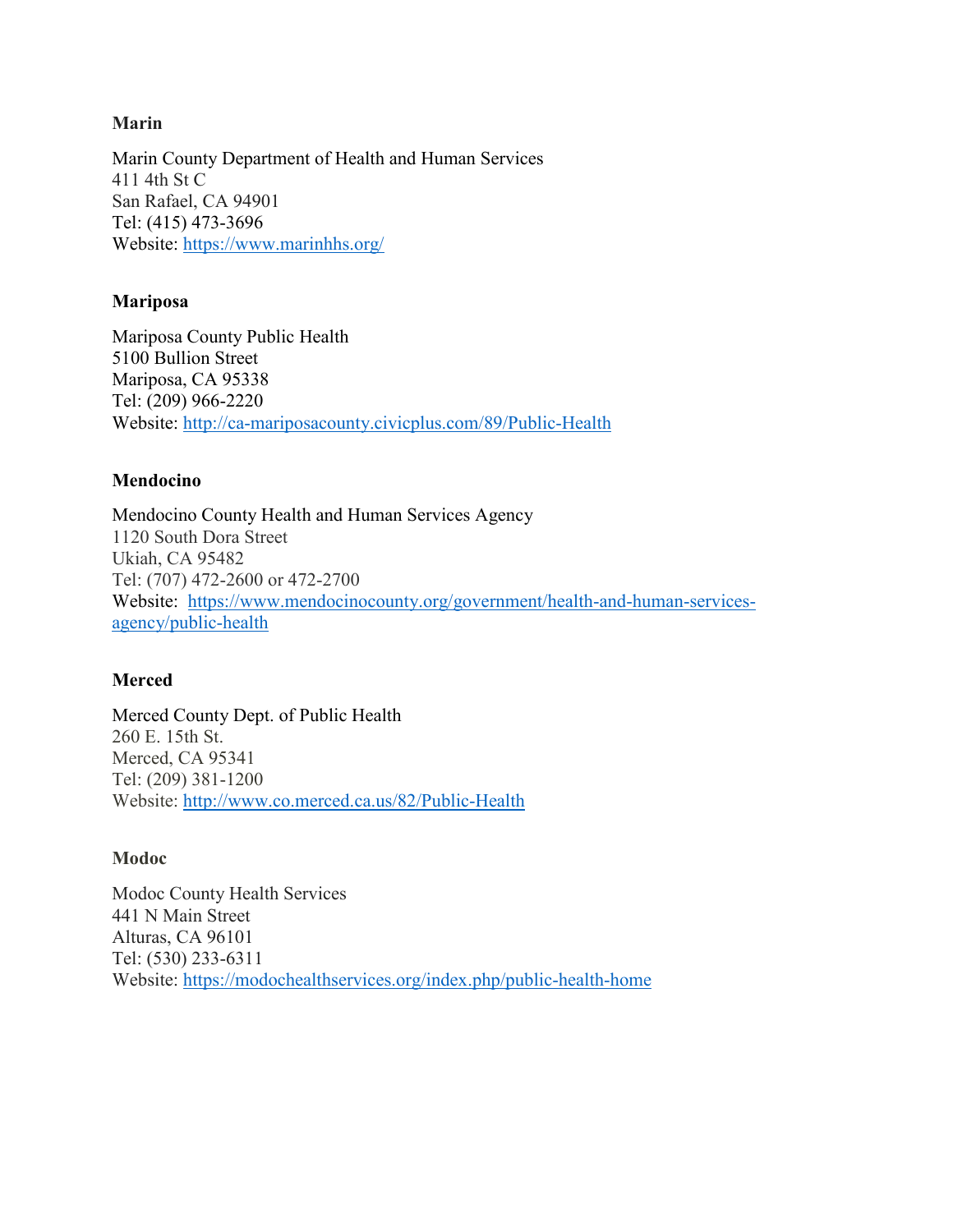### **Mono**

Mono County Health Department 437 Old Mammoth Rd, Suite 200 Mammoth Lakes, CA 93546 Tel: (760) 924-1830 Website:<https://www.monohealth.com/public-health>

### **Monterey**

County of Monterey Health Department 1270 Natividad Rd Salinas, CA 93906 Tel: (831) 755-4500 Website:<https://www.co.monterey.ca.us/government/departments-a-h/health>

#### **Napa**

Napa County Public Health 2751 Napa Valley Corporate Dr B Napa, CA 94558 Tel: (707) 253-4270 Website:<https://www.countyofnapa.org/Pages/DepartmentContact.aspx?id=4294967480>

#### **Nevada**

Nevada County Health and Human Services 500 Crown Point Circle Grass Valley, CA 95945 Tel: (530) 265-1450 Website:<https://www.mynevadacounty.com/551/Public-Health>

#### **Orange**

Orange County Health Care Agency 1725 W 17th St, Santa Ana, CA 92706 Tel: (714) 834-8787 Website:<http://www.ochealthinfo.com/phs/>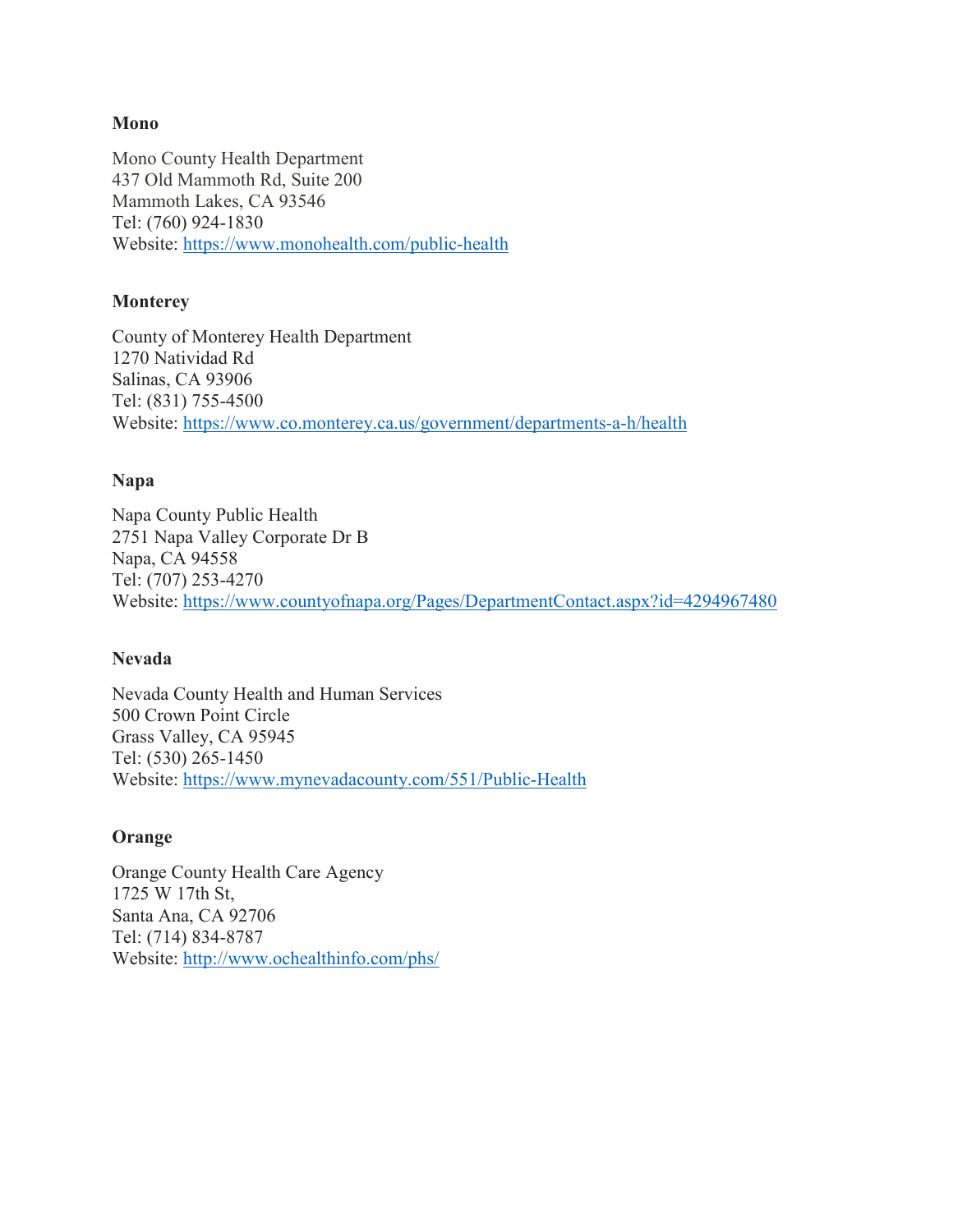#### **Placer**

Placer County Health and Human Services 11484 B Avenue Auburn, CA 95603 Tel: (530) 889-7141 Website:<https://www.placer.ca.gov/2863/Public-Health>

## **Plumas**

Plumas County Public Health Agency 270 County Hospital Rd # 127 Quincy, CA 95971 Tel: (530) 283-6337 Website:<https://www.plumascounty.us/91/Public-Health-Agency>

## **Riverside**

Riverside County Public Health 4065 County Cir Dr Riverside, CA 92503 Tel: (951) 358-5000 Website:<https://www.rivcoph.org/>

## **Sacramento**

Sacramento County Public Health 4600 Broadway #1100 Sacramento, CA 95820 Tel: (916) 875-5881 Website:<https://dhs.saccounty.net/Pages/DHS-Home.aspx>

## **San Benito**

Health and Human Services Agency 351 Tres Pinos Rd. Suite A-202 Hollister, CA 95023 Tel: (831) 637-5367 Website: [https://hhsa.cosb.us/essential\\_grid/public-health-contact-info/](https://hhsa.cosb.us/essential_grid/public-health-contact-info/)

## **San Bernardino**

San Bernardino County Public Health 340 N Mountain View Ave San Bernardino, CA 92415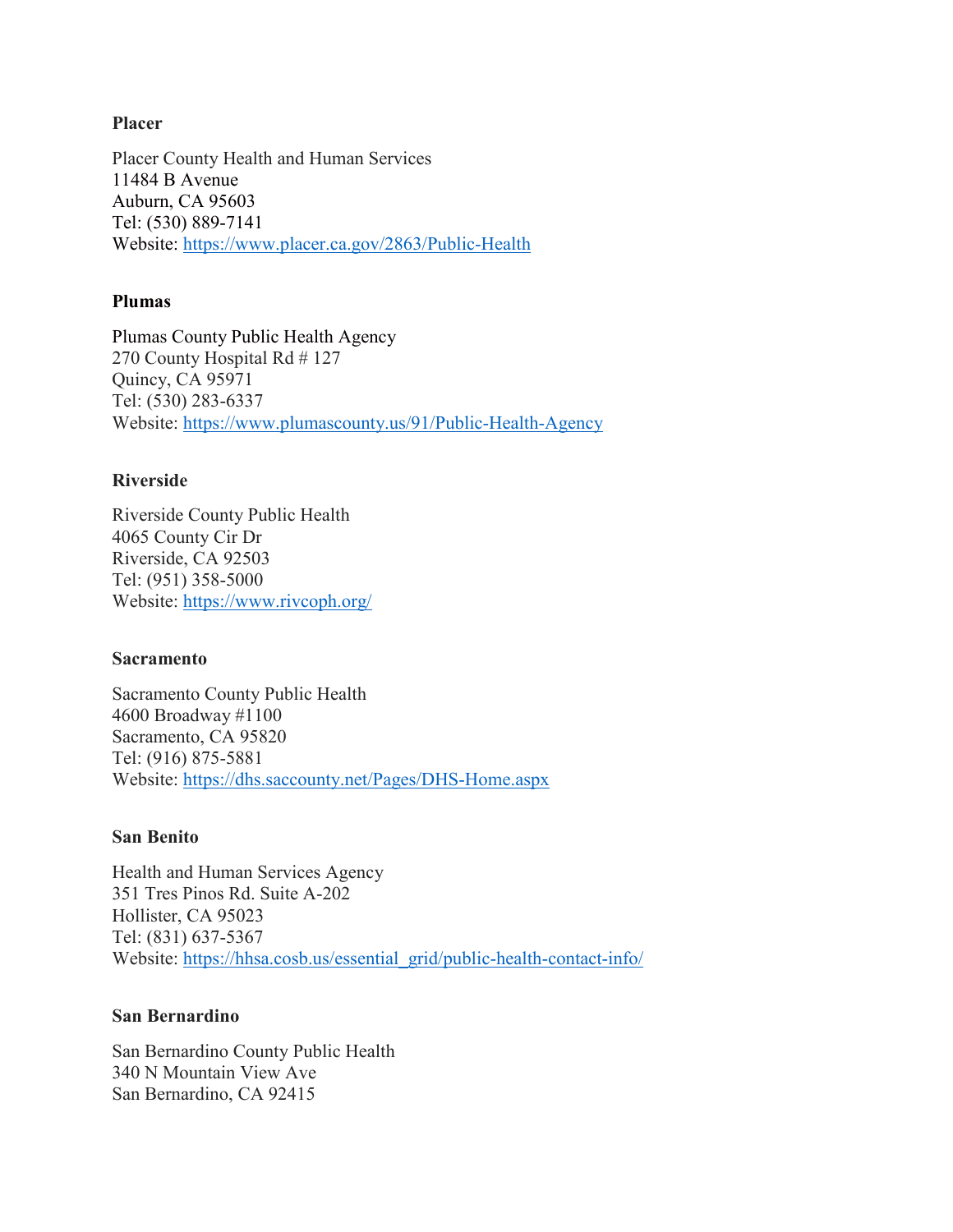Tel: (909) 381-8990 Website:<http://wp.sbcounty.gov/dph/>

## **San Diego**

San Diego County Health and Human Services 1600 Pacific Highway, Room 206 San Diego, CA 92101 Tel: (619) 515-6555 Website:<https://www.sandiegocounty.gov/content/sdc/hhsa/programs/phs.html>

## **San Francisco**

San Francisco Department of Public Health 101 Grove Street San Francisco, CA 94102 Tel: (415) 554-2500 Website:<https://www.sfdph.org/dph/default.asp>

## **San Joaquin**

San Joaquin County Public Health Services 1601 E Hazelton Ave Stockton, CA 95205 Tel: (209) 468-3411 Website:<http://www.sjcphs.org/>

## **San Luis Obispo**

County of San Luis Obispo Public Health Department 2191 Johnson Ave San Luis Obispo, CA 93401 Tel: (805) 781-5500 Website:<https://www.slocounty.ca.gov/Departments/Health-Agency/Public-Health.aspx>

## **San Mateo**

San Mateo County Health Department 306 Spruce Ave South San Francisco, CA 94080 Tel: (650) 573-2764 Website:<https://www.smchealth.org/>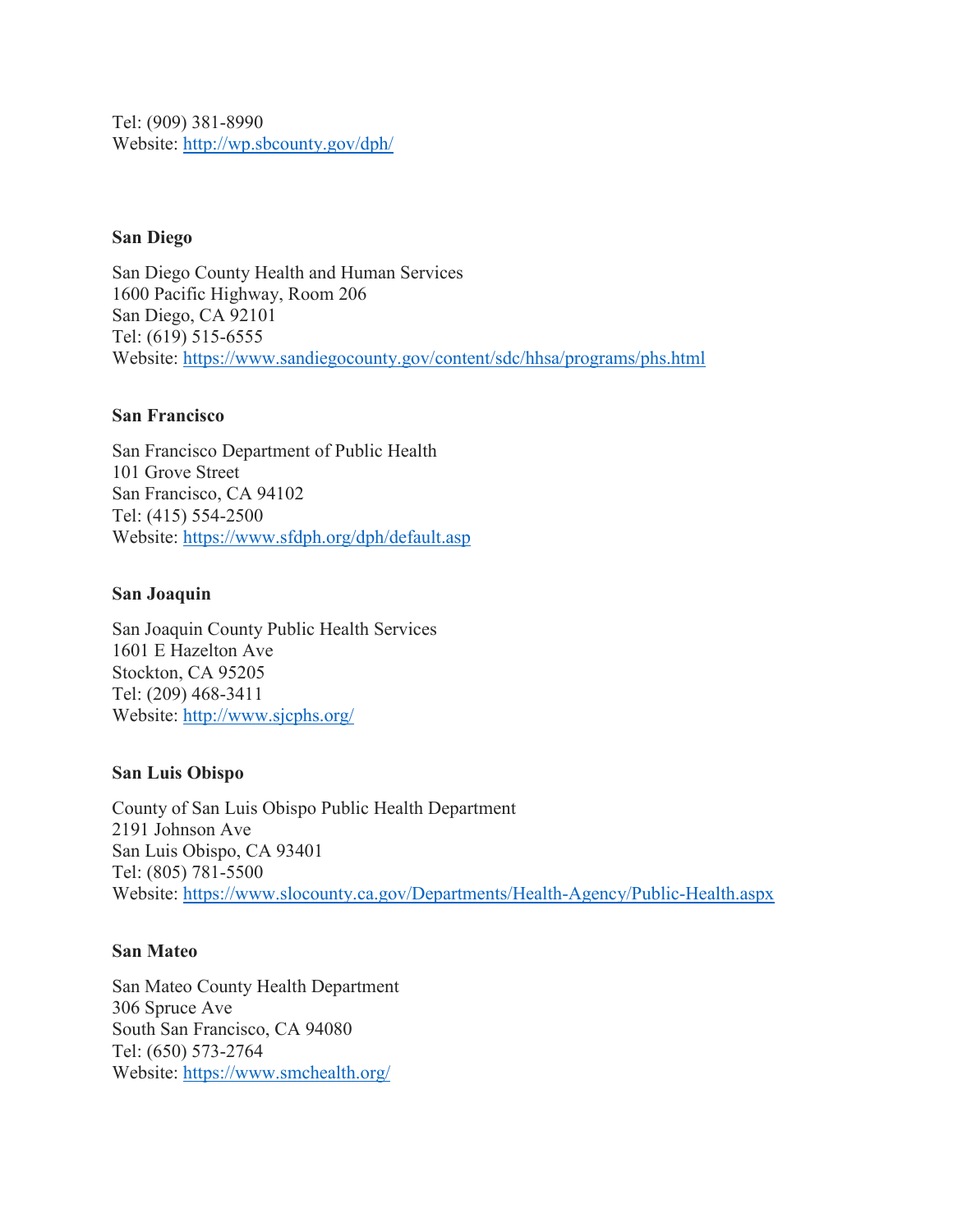#### **Santa Barbara**

Santa Barbara County Public Health Department 300 N San Antonio Rd Santa Barbara, CA 93110 Tel: (805) 681-5100 Website:<https://countyofsb.org/>

## **Santa Clara**

Santa Clara County Public Health Department 976 Lenzen Ave San Jose, CA 95126 Tel: (408) 792-5040 Website:<https://www.sccgov.org/sites/phd/Pages/phd.aspx>

## **Santa Cruz**

Santa Cruz Health Services Agency 1080 Emeline Ave Santa Cruz, CA 95060 Tel: (831) 454-4000 Website:<https://www.sccgov.org/sites/phd/Pages/phd.aspx>

## **Shasta**

Public Health - Shasta County Health & Human Services Agency 2650 Breslauer Way Redding, CA 96001 Tel:(530) 225-5591 Website:<https://www.co.shasta.ca.us/index/hhsa/public-health>

## **Sierra**

Sierra County Public Health 202 Front St Loyalton, CA 96118 Tel: (530) 993-6700 Website:<http://www.sierracounty.ca.gov/269/Public-Health>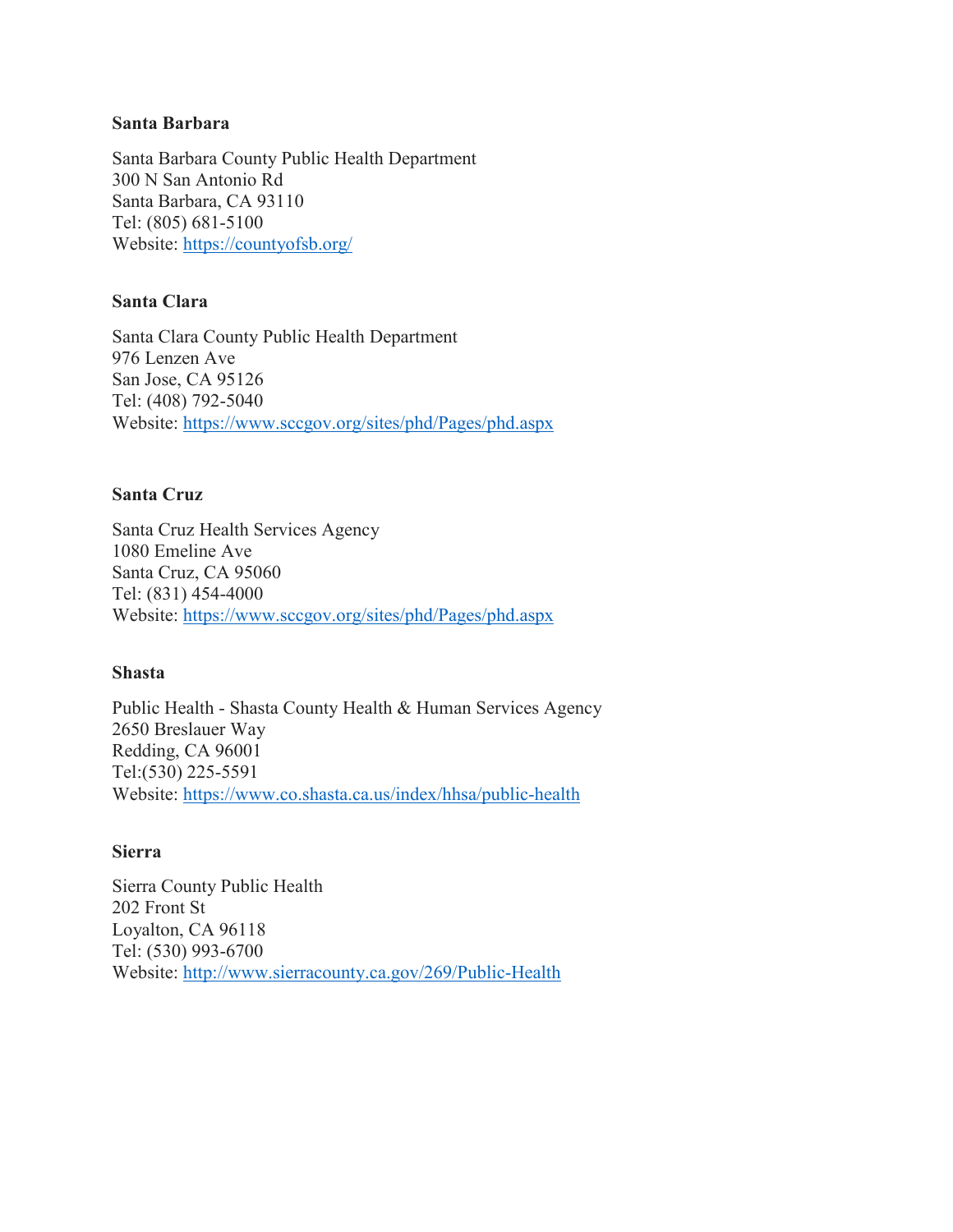### **Siskiyou**

Siskiyou County Department Public Health 810 S. Main St. Yreka, CA 96097 Tel: (800) 442-2333 Website:<https://www.co.siskiyou.ca.us/publichealth>

## **Solano**

Solano County Public Health Department 355 Tuolumne St Vallejo, CA 94590 Tel: (707) 784-8600 Website:<http://www.solanocounty.com/depts/ph/default.asp>

#### **Sonoma**

Sonoma County Public Health 625 5th St Santa Rosa, CA 95404 Tel: (707) 565-4700 Website:<http://sonomacounty.ca.gov/Health-Services/>

## **Stanislaus**

Stanislaus County Health Services Agency 830 Scenic Dr Modesto, CA 95353 Tel: (209) 558-7000 Website:<http://www.schsa.org/>

## **Sutter**

Sutter County Public Health 1445 Veterans Memorial Cir Yuba City, CA 95993 Tel: (530) 822-7215 Website: [https://www.suttercounty.org/doc/government/depts/hs/ph/hs\\_public\\_health](https://www.suttercounty.org/doc/government/depts/hs/ph/hs_public_health)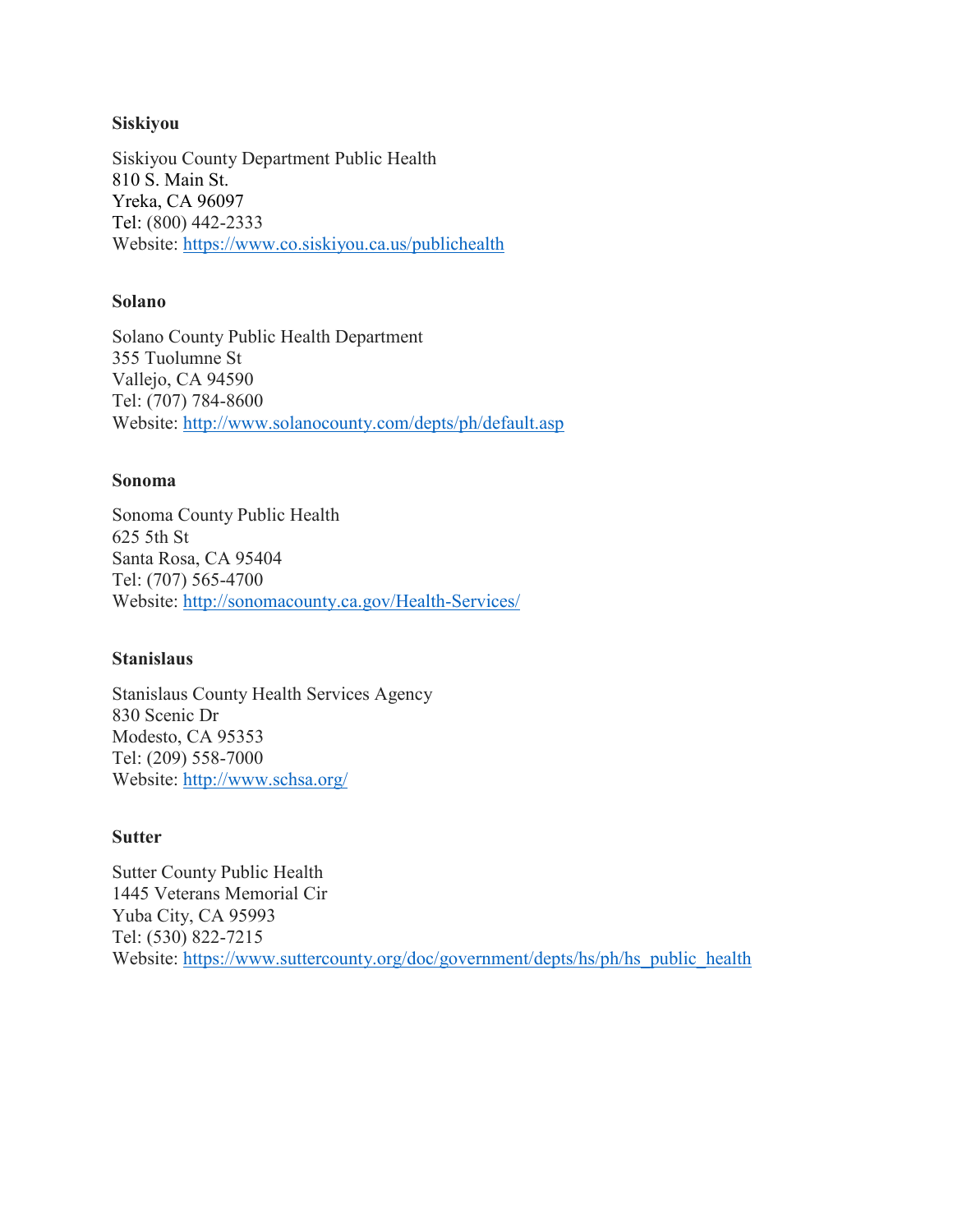## **Tehama**

Tehama County Public Health 1860 Walnut St Red Bluff, CA 96080 Tel: (530) 527-6824 Website:<https://www.tehamacohealthservices.net/services/>

## **Trinity**

Trinity County Public Health 51 Industrial Pkwy Weaverville, CA 96093 Tel: (530) 623-8209 Website:<https://www.trinitycounty.org/index.aspx?page=68>

## **Tulare**

Tulare County Health & Human 458 E O Neal Ave Tulare, CA 93274 Tel: (559) 687-6700 Website:<https://tchhsa.org/eng/index.cfm/public-health/>

## **Tuolumne**

Tuolumne County Health Department 20111 Cedar Rd Sonora, CA 95370 Tel: (209) 533-7401 Website:<https://www.tuolumnecounty.ca.gov/250/Public-Health>

## **Ventura**

Ventura County Public Health 2240 E Gonzales Rd Oxnard, CA 93036 Tel: (805-981-6830 Website:<http://www.vchca.org/agency-divisions/public-health>